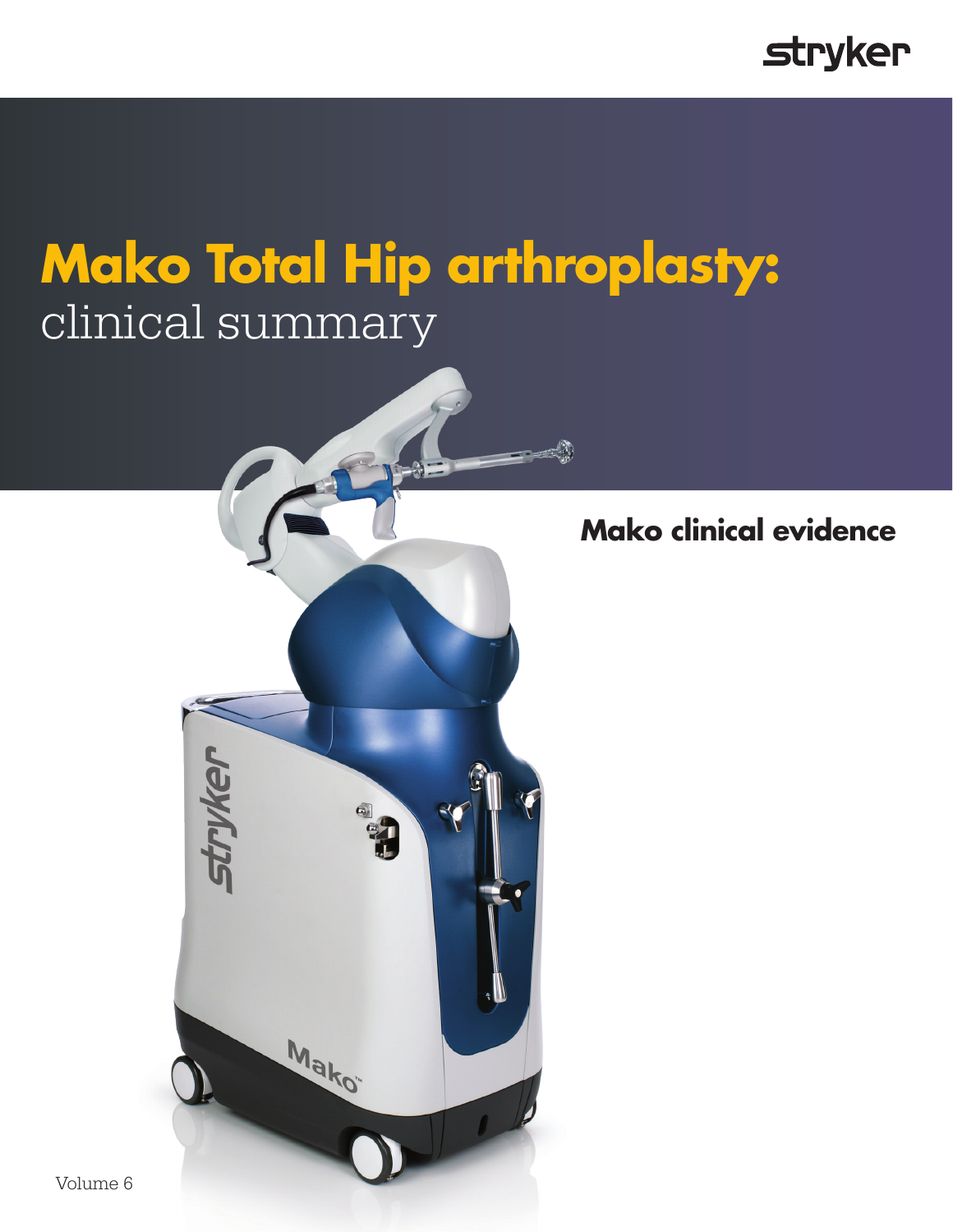# **1. Introduction**

Total hip arthroplasty (THA) has been one of the most successful procedures within the field of orthopaedics since the late  $1960s$ .<sup>1</sup> The short- and long-term outcomes of THA may be influenced by several factors, including patient demographics, surgical technique and implant features.2 One of the most important surgeon-controlled factors is component positioning.<sup>2</sup> Component malposition has been linked to poor biomechanics, accelerated wear, leg length discrepancy (LLD), and revision surgeries.<sup>2</sup> In addition, component malposition is directly associated with dislocations and mechanical loosening, which account for approximately 40% of THA revisions.3 The Mako System was introduced with a goal of providing more accurate implant positioning and alignment to plan, to help restore anatomy and enhance patient outcomes. This document summarizes the evidence to date that supports the use of Robotic-Arm Assisted Surgery for total hip arthroplasty.

# **2. What is the evidence that supports the use of Mako Total Hip?**

Successful clinical outcomes following total joint replacement are dependent on component placement and on restoring the natural joint anatomy of the hip.2 Instability, early mechanical failures and dislocation in hip arthroplasty continue to be primary reasons for revision.3 The Mako System is designed to minimize the margin of error associated with component placement and to enhance the accuracy and reproducibility of THA.

## 2.1 Accuracy and reproducibility in THA

In a multicenter clinical trial including 110 patients, acetabular cup position was compared between preoperative plan, intraoperative assessment and achieved radiographic measure.4 Results confirmed that intraoperative robotic-arm assistance achieved greater accuracy in preparation and position of the acetabular cup during THA (Table 1).4

|                | <b>Preoperative plan</b>       | Intraoperative robotic-arm<br>measurements | <b>Martell radiographic</b><br>measurement |
|----------------|--------------------------------|--------------------------------------------|--------------------------------------------|
| Inclination    | $40.0^{\circ} + 1.2^{\circ}$   | $39.9^{\circ} + 2.0^{\circ}$               | $40.0^{\circ}$ + 4.1°                      |
| <b>Version</b> | $18.7^{\circ} \pm 3.1^{\circ}$ | $18.6^{\circ} \pm 3.9^{\circ}$             | $21.5^{\circ} \pm 6.1^{\circ}$             |
| Count (n)      | 119                            | 119                                        | 110                                        |

**Figure 1b**

Table 1. The average inclination and anteversion values of the acetabular components in the study, showing the preoperative plan, measures recorded intraoperatively and those measured from plan radiographs using the Martell method.2





Figures 1a and 1b. Scatterplots of the (a) robotic-assisted and (b) conventional cups in the safe zones of Lewinnek et al. and Callanan et al. are shown.6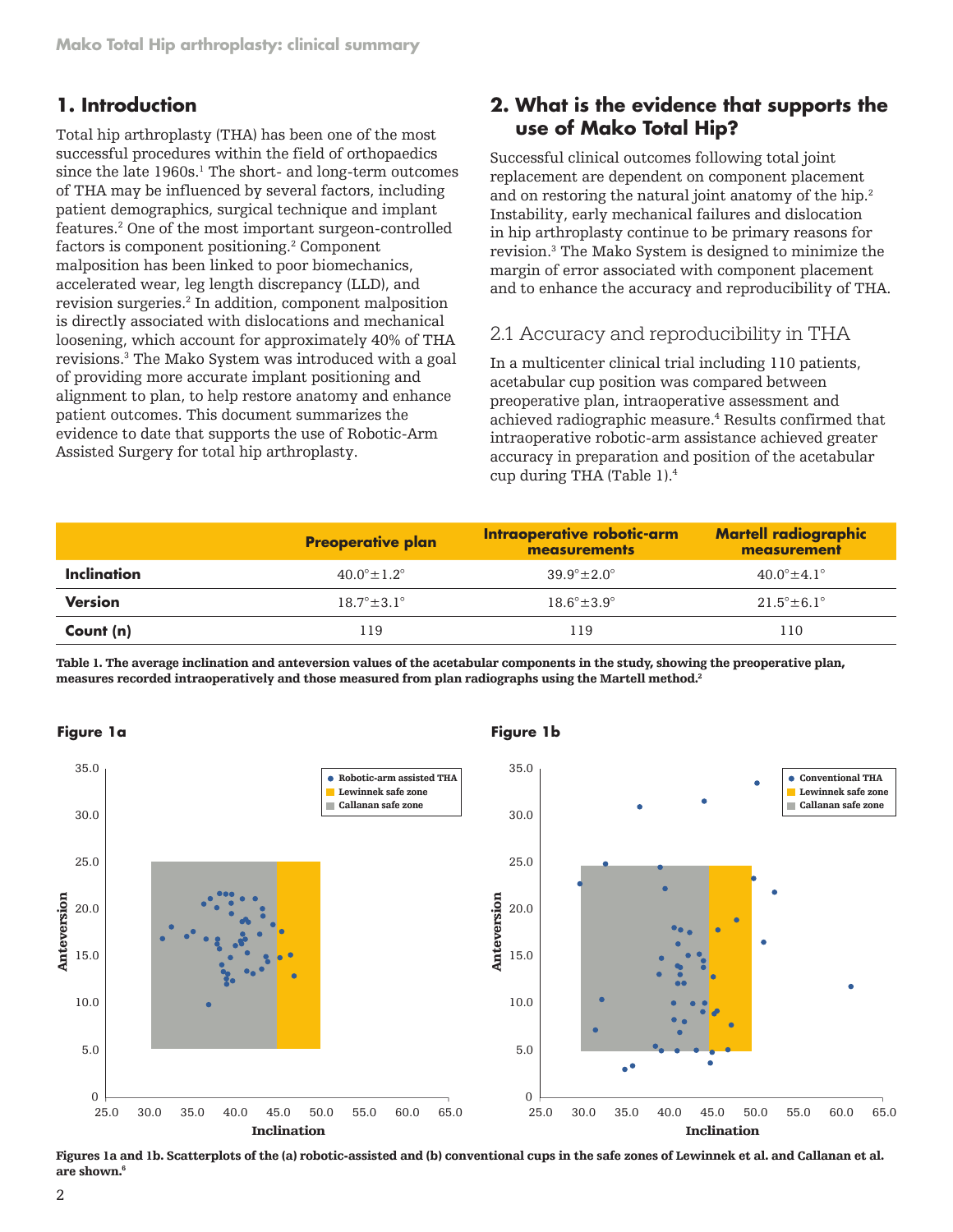Domb et al. conducted a study involving six surgeons at a single institution, in which 1,980 THA surgeries were evaluated.5 The aim of this study was to understand the influence of surgical approaches and modes of guidance on accuracy of acetabular component placement.5 Robotic-arm assisted surgery resulted in a significantly greater percentage of components placed in the Callanan safe zone (30°-45° inclination and 5°-25° version) than all other modalities, including navigation- and fluoroscopyguided approaches (p<0.05).5 This study highlighted the consistency of the robotic-arm assisted technology, based on a large patient series.<sup>5</sup>

In another clinical study that compared robotic-arm assisted THA to manual THA, 100% of robotic-arm assisted THAs were within the Lewinnek safe zone (30°-45° inclination and 5°-25° version), compared with  $80\%$  of the conventional THAs  $(p=0.001)$ .<sup>6</sup> A total of 92% of robotic-arm assisted THAs were in the Callanan modified safe zone, compared with 62% of conventional THAs (p=0.001).<sup>6</sup> Use of the Mako System allowed for more consistent placement of the cup in both safe zones (Figure 1a-b).6

Clinical evidence continues to build on the potential benefits of robotic-arm assisted THA. Investigations have demonstrated robotic-arm assisted surgery is accurate to  $1.0 \pm 0.7$  mm for leg length/offset.<sup>7</sup> Compared to manual THA, robotic-arm assisted THA was five times more accurate to plan in cup inclination and 3.4 times more accurate to plan in cup anteversion.7 A recent publication highlighted the influence of head center of rotation (COR) on the risk of hip dislocation.<sup>8</sup> A potential benefit of robotic-arm assisted THA is that it has been shown to be significantly more accurate in reproducing COR when compared to manual implantation, which may result in reduced incidence of hip dislocation.7



**Results: Bone stock**

 $(c-f)/f =$  bone thickness lost through surgery per width of the femoral head

 $(c^3-f^3)/f^3 =$  volume of bone lost through surgery

Figure 2. Illustrates the Mako System's single reaming technique preserves bone as compared to conventional THA's sequential reaming technique.<sup>9</sup>

Robotic-arm assisted THA has also been associated with more precise reaming, which can not only influence recreation of COR, but also impact preservation of bone stock.<sup>9</sup>

Suarez-Ahedo et al. studied bone preservation during primary THA and performed a matched pair control study which demonstrated that when compared to conventional THA (n=57), robotic-arm assisted THA  $(n=57)$  allowed for more precise reaming. $9$  This led to the use of smaller acetabular cups in relation to the patient's femoral head size.<sup>9</sup> Using acetabular cup size relative to femoral head size as a surrogate measure of acetabular bone resection, these results suggested greater preservation of bone stock using robotic-arm assisted THA compared to conventional THA.9 This may reflect increased translational precision during the reaming process (Figure 2).9

The potential benefits of using CT-based robotic technology such as Mako to assess the influence of native femoral version on final stem version (SV) and combined anteversion when using a straight, uncemented stem were researched by Marcovigi et al.<sup>10</sup> A total number of 362 patients who underwent Mako Total Hip were enrolled from three different orthopaedic centers.<sup>10</sup> All patients underwent CT planning with measurement of femoral neck version (FNV) and intraoperative measurement of SV, acetabular component version, and combined version  $(CV)$  using robotic instrumentation.<sup>10</sup> Results showed that the mean FNV was  $5.0^{\circ} \pm 9.6^{\circ}$ , and SV was  $6.4^{\circ} \pm 9.7^{\circ}$ .<sup>10</sup> A strong correlation was found between SV and CV ( $R = 0.89, P < .001$ ) and a significant difference in SV was found between the three centers  $(P < .001)$ . CV was  $< 25^{\circ}$  in 109 patients (30.1%) with relative risk of CV < 25° being 8.6 times greater with SV  $< 5^{\circ}$  (P  $< .001$ ) (Figure 3).<sup>10</sup>

From this data, it is important to note that when using an uncemented, single-wedge straight stem, SV is highly variable.10 The greater variability of FNV in patients with osteoarthritis is confirmed.10 Despite being moderately correlated with native FNV, SV can be partially influenced by the surgeon.10 The authors concluded that knowledge of preoperative and intraoperative stem version is fundamental to avoid abnormal combined version and therefore to reduce the risk of impingement, dislocation or acetabular uncoverage.10 They also emphasized that CT-based planning and robotic technology may be useful tools to have in the operating room, combined with stem designs which facilitate the achievement of desired version angles.<sup>10</sup>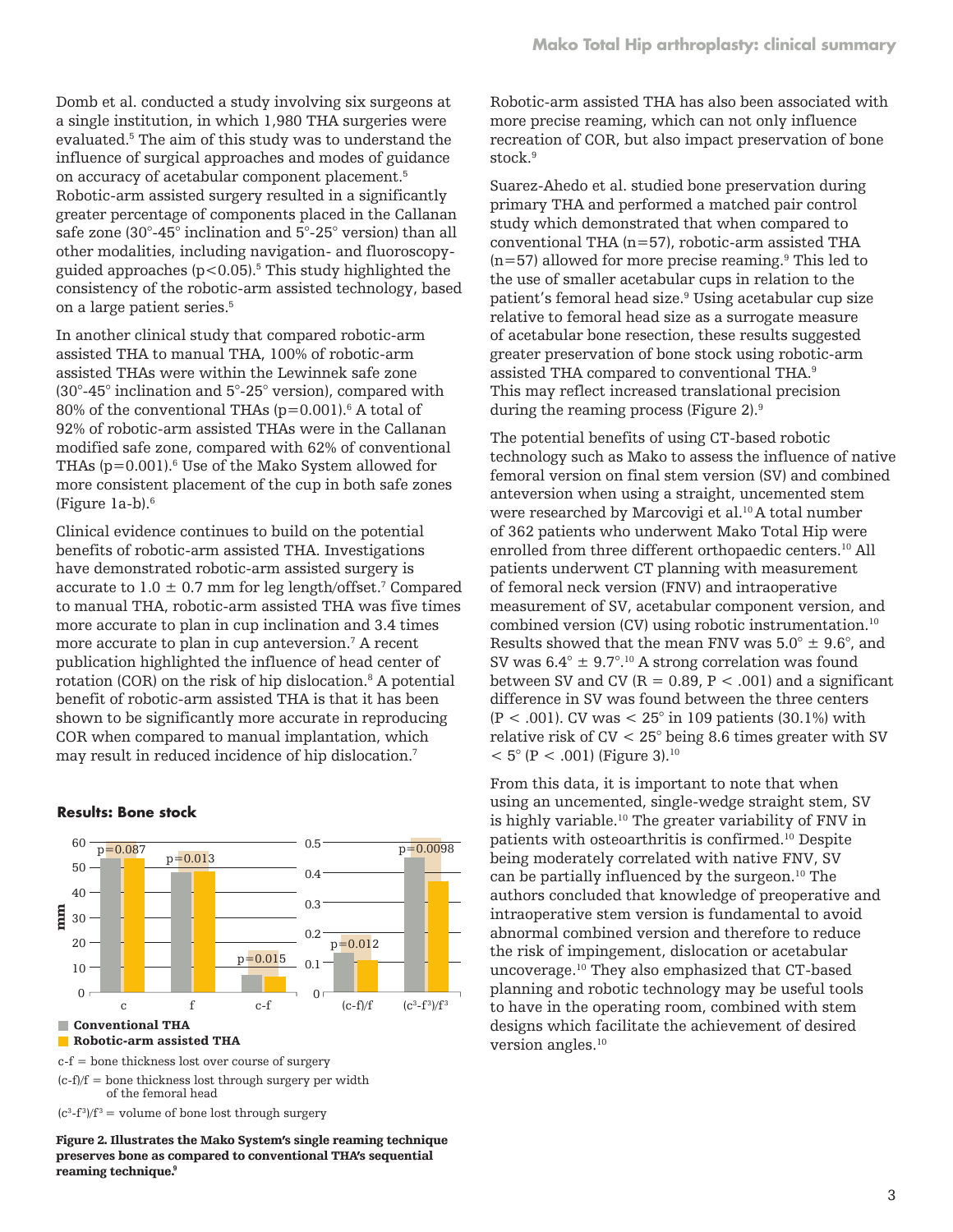

Figure 3. Scatter graph of SV in respect to FNV. The stem "safe zone" was highlighted in green.<sup>10</sup> When FNV was <5°, stem version was "increased" 3% of the time, "normal" 37% of the time, and "reduced" 60% of the time, meaning that the surgeon was not always able to correct femoral retroversion.<sup>9</sup> Also with a "normal" FNV, the stem was positioned with a SV <5° 34% of the time.10

## 2.2 Surgical team learning curve

In a retrospective, single-surgeon review of 100 consecutive Mako Total Hips, Bukowski et al. studied the effects of the learning curve on the outcome of three groups of patients: 1) the surgeon's first 100 manual THA cases (2000-2001); 2) the surgeon's last 100 manual THA cases (2010-2011); and 3) the surgeon's first 100 Mako Total Hip cases (2011-2012).11,12 Dislocation was more frequent in group one (5/100, 5%) and group two (3/100, 3%) than in group three  $(0/100, 0\%)$  (p<0.05) at the one year follow-up interval.<sup>12</sup>

Similarly, Redmond et al. researched the learning curve during the adoption of robotic-arm assisted THA as measured by component position, operative time and complications.13

The first 105 robotic-arm assisted THAs performed by a single surgeon were divided into three groups based on the order of surgery: 1) Group A consisted of the first 35 patients who underwent Mako Total Hip by the senior surgeon; 2) Group B consisted of patients 36 to 70; and 3) Group C consisted of patients 71 to 105.<sup>13</sup> The authors reported a decreased risk of acetabular component malpositioning with Mako experience (P  $< 0.05$ ).<sup>13</sup> Operative time appeared to decrease with increasing surgical experience with the Mako System (P  $< 0.05$ ).<sup>13</sup> A learning curve of 35 cases was observed, as a decreased incidence of acetabular component outliers

and decreased operative times were noted with increased surgical experience with Mako.<sup>13</sup>

Heng et al. carried out a retrospective comparison of a single surgeon's last 45 conventional THAs performed prior to changing to the robotic-arm assisted system, and compared them with the first 45 robotic-arm assisted THAs.14 When comparing surgical times between the two groups, they found that the average surgical time was 96.7 minutes for the robotic-arm assisted group and 84.9 minutes for conventional group.<sup>14</sup> Upon further analysis, the authors determined that each roboticarm assisted operation was approximately one minute shorter than the previous robotic operation and the average time for the last 10 cases was reduced to 82.9 minutes, which was quicker than the average time of the conventional group.14 It was concluded that surgical time is comparable with conventional techniques after the initial learning curve of approximately 35 cases.<sup>14</sup>

Kong et al. published a retrospective comparative cohort study of an experienced manual surgeon's first 100 robotic-assisted THAs compared to the surgeon's last 100 manual cases.15 The average operating time of roboticassisted THA was  $95.92 \pm 15.64$  minutes, ranging from 68 to 145 minutes.15 The learning curve was assessed using a cumulative summation test for learning curve analysis which demonstrated that after the 14th case, a downtrend in the surgeon's operative time began.15 There was no statistical difference between the first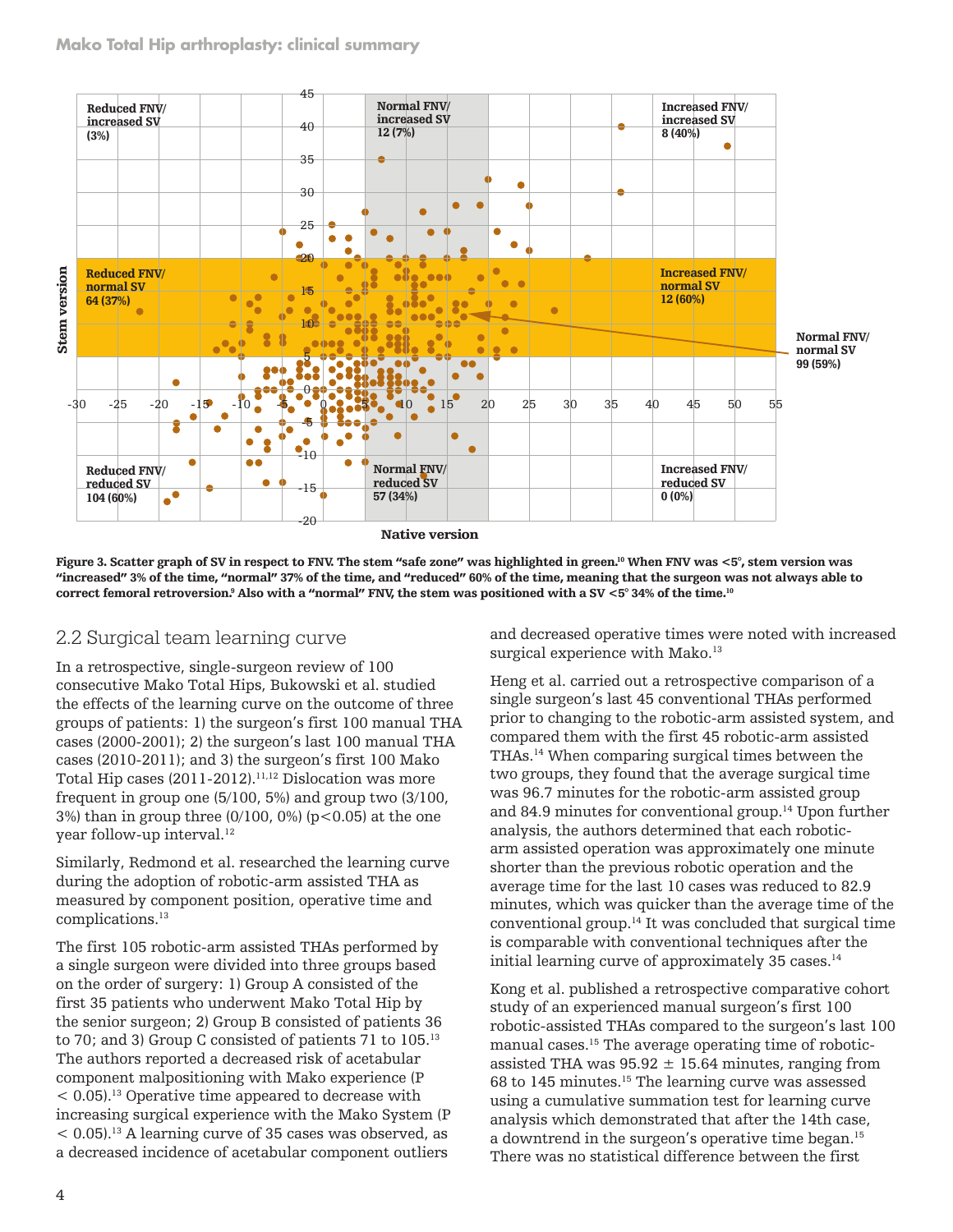14 cases versus cases 15 to 100 when considering cup positioning, postoperative LLD, offset and Harris hip score (HHS).<sup>15</sup> Results indicate that there was a 14case learning curve when considering operative time; however, the authors observed that this learning curve did not impact patient outcomes.<sup>15</sup>

## 2.3 Impact on surgical team

The Mako System provides a stereotactic boundary that guides the alignment of the robotic arm during acetabular reaming and cup insertion. Additionally, the system provides a single-ream option, eliminating the need for the surgeon to perform multiple reams to achieve final ream size. It has been reported that 66.1% of arthroplasty surgeons have had a workplace-related injury, with 31% requiring surgery.16 Assistance in performing reaming and cup insertion may enhance the ergonomic health and reduce the workload demand on the surgeon.<sup>16</sup>

A cadaveric study was performed to determine how the use of Mako Total Hip can influence a surgeon's energy expenditure as well as mental and physical demand compared to manual THA.17,18 Twelve THAs were performed by two surgeons, with varying robotic experience, in their fellowship training. Each cadaveric specimen received a manual THA on one hip and a Mako Total Hip on the contralateral side. The surgeons wore biometric shirts that collected data on caloric expenditure<sup>17</sup> and were administered a modified surgery task load index questionnaire after each procedure to evaluate perceived mental and physical demand.<sup>18</sup> Surgeons who performed Mako Total Hip demonstrated reduced caloric expenditure during acetabular reaming and acetabular implantation.17 With the Mako System assisting through use of a stereotactic boundary, the surgeons also reported less physical and mental demand during acetabular reaming and acetabular implantation, with statistically significantly less mental demand during acetabular reaming in the Mako Total Hip group.18

| Patient-reported outcomes (PROMs) comparing rTHA and mTHA patient groups <sup>11</sup> |                                              |                     |                      |                                                  |         |  |
|----------------------------------------------------------------------------------------|----------------------------------------------|---------------------|----------------------|--------------------------------------------------|---------|--|
|                                                                                        | Group<br>(RATHA n=100,<br><b>MTHA n=100)</b> | <b>Preoperative</b> | <b>Postoperative</b> | <b>PROMs</b><br>(postoperative-<br>preoperative) | p-value |  |
|                                                                                        | <b>RATHA</b>                                 | 49.6 (16.3)         | 92.1(10.5)           | 43.0 (18.8)                                      | < 0.001 |  |
| mHHS (mean and<br>standard deviation)                                                  | <b>MTHA</b>                                  | 49.2 (14.8)         | 86.1 (16.2)          | 37.4 (18.3)                                      | < 0.001 |  |
|                                                                                        | p-value                                      | 0.865               | 0.002                | 0.035                                            |         |  |
|                                                                                        | <b>RATHA</b>                                 | 54.1 (10.4)         | 54.6(9.1)            | 0.4(9.7)                                         | 0.629   |  |
| <b>SF12-MCS (mean and</b><br>standard deviation)                                       | <b>MTHA</b>                                  | 53.1(9.6)           | 53.0 (10.2)          | 0.5(11.5)                                        | 0.970   |  |
|                                                                                        | p-value                                      | 0.459               | 0.245                | 0.962                                            |         |  |
|                                                                                        | <b>RATHA</b>                                 | 33.5(9.6)           | 46.010.5             | 12.5(11.8)                                       | < 0.001 |  |
| <b>SF12-PCS (mean and</b><br>standard deviation)                                       | <b>MTHA</b>                                  | 30.3(8.0)           | 44.4 (11.0)          | 14.0(11.9)                                       | < 0.001 |  |
|                                                                                        | p-value                                      | 0.010               | 0.282                | 0.404                                            |         |  |
|                                                                                        | <b>RATHA</b>                                 | 45.6 (18.9)         | 16.0(14.9)           | $-29.6(21.4)$                                    | < 0.001 |  |
| <b>WOMAC</b> (mean and<br>standard deviation)                                          | <b>MTHA</b>                                  | 47.1 (14.7)         | 17.3(15.5)           | $-28.5(18.3)$                                    | < 0.001 |  |
|                                                                                        | p-value                                      | 0.536               | 0.538                | 0.618                                            |         |  |
|                                                                                        | <b>RATHA</b>                                 | 5.1(1.9)            | 6.3(1.8)             | 1.2(1.7)                                         | < 0.001 |  |
| <b>UCLA</b> (mean and<br>standard deviation)                                           | <b>MTHA</b>                                  | 4.8(1.8)            | 5.8(1.7)             | 1.0(1.9)                                         | < 0.001 |  |
|                                                                                        | p-value                                      | 0.227               | 0.033                | 0.429                                            |         |  |
| <b>Categorical analysis of modified Harris Hip Score</b>                               |                                              |                     |                      |                                                  |         |  |
|                                                                                        | <b>rTHA</b>                                  |                     | <b>mTHA</b>          |                                                  |         |  |
|                                                                                        |                                              |                     |                      |                                                  |         |  |

# 90-100 75.0% (75) 61.0% (61) 0.034 80-89 13.0% (13) 15.0% (15) 0.684 70-79 6.0% (6) 5.0% (5) 0.756  $(19.0\%)(19)$   $(19.0\%)(19)$   $(19.0\%)(19)$   $(19.0\%)(19)$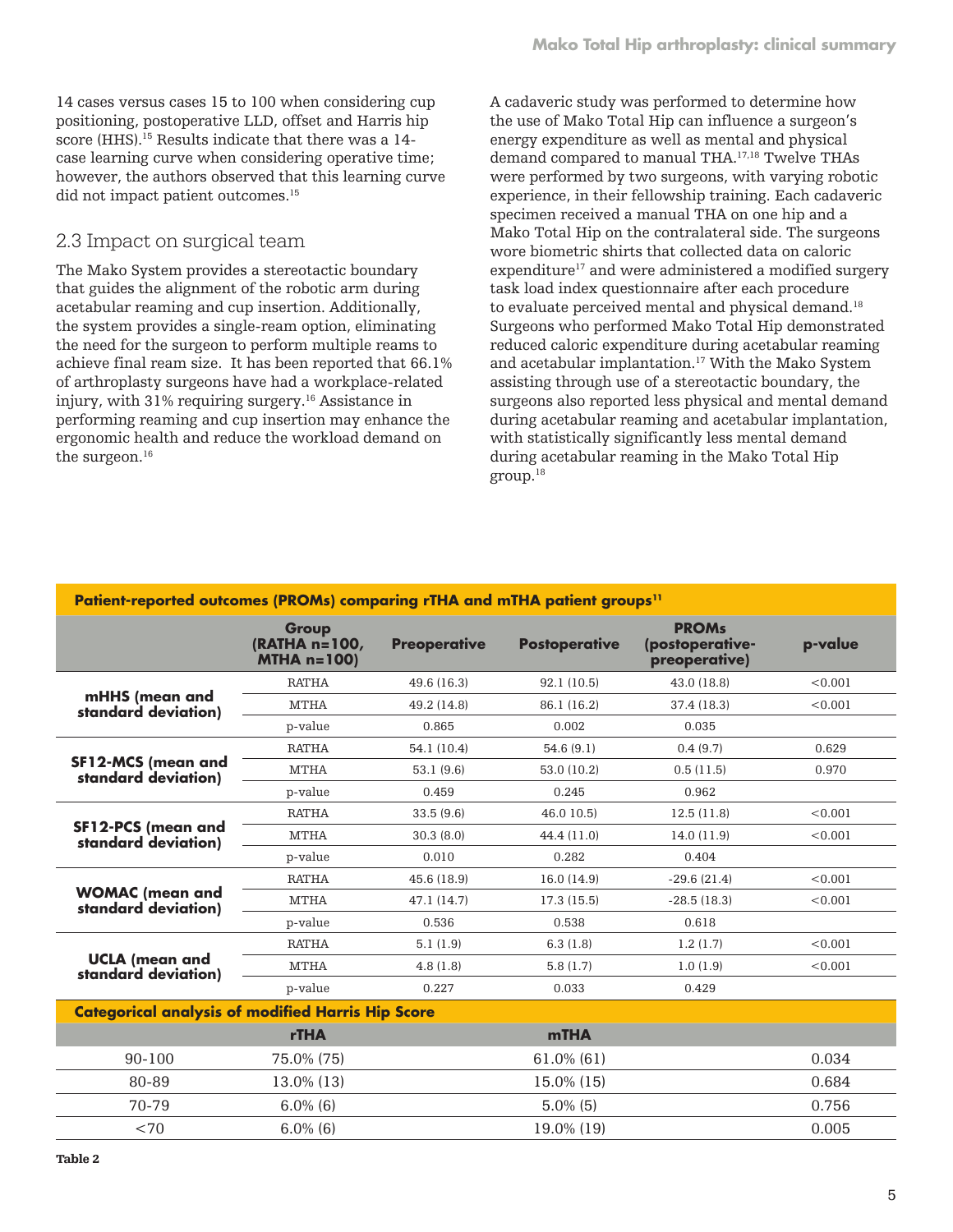# **3. What are the clinical benefits of Mako Total Hip?**

Clinical benefits resulting from increased accuracy and precision afforded by Mako Total Hip have been investigated, including functional outcomes and levels of patient satisfaction. Results of studies in this area are promising.

## 3.1 Clinical and functional outcomes in THA

In research conducted by Bukowski et al., outcomes for three groups of 100 consecutive THAs (first 100 manual THAs, last 100 manual THAs and first 100 Mako Total Hips), were reviewed. Mako Total Hip resulted in significantly higher modified HHSs  $(92.1 \pm 10.5 \text{ vs. } 86.1)$  $\pm$  16.2, p = 0.002) and UCLA activity levels (6.3  $\pm$  1.8 vs.  $5.8 \pm 1.7$ , p = 0.033) than manual THA at minimum oneyear follow-up (Figure 4 and 5, Table 2).<sup>11</sup>

Perets et al. have reported on minimum two-year outcomes and complications for Dr. Benjamin Domb's patients who underwent a Mako Total Hip procedure.<sup>20</sup> Dr. Domb is a high-volume, fellowship-trained surgeon. For the 162 Mako Total Hip cases included in their analysis, the average time of surgery was 76.7 minutes, which is comparable to times reported in literature for manual surgeries.<sup>12,20</sup> Patients reported an average HHS of 91.1.20

The Forgotten Joint Score-12 (FJS-12) questionnaire has evidence of low-ceiling effects and is suitable for assessing longer term outcomes in well-performing groups after THA.21 The literature has reported an FJS-12 ranging from  $50.9 \pm 25.3$  to  $80 \pm 24$  for patients who received manual THA.<sup>20,21</sup> For the 162 cases in this study, Perets et al. reported an FJS-12 for the Mako Total Hip patients of 83.1, which to date is the highest found in literature on THA.<sup>20</sup> Additionally, at two years, there were no leg length discrepancies or dislocations reported.20 Postoperatively, six patients reported fractures (greater trochanteric,  $n=3$  and calcar,  $n=3$ ) and six had complications such as deep vein thrombosis and infection.20

Dr. Domb's patients continued to be followed, and Maldonado et al. published on minimum five-year outcomes of this patient cohort.<sup>22</sup> When compared to a manual THA control group, the Mako Total Hip cases reported significantly higher Harris hip scores (p<0.001), FJS-12 (p=0.002), Veterans RAND-12 physical component scores (p=0.002), and Short Form Health Questionnaire (SF)-12 physical component scores  $(p=0.001)$  (Table 3).<sup>22</sup> While revision rates between these cohorts were similar  $(p=0.479)$ , the acetabular components for the Mako Total Hip cases were more consistently placed within the Lewinnek (p=0.002) and Callanan (p=0.001) safe zones. $22$  In addition, Mako Total Hip recipients had lesser absolute values

of leg length discrepancy and global offset  $(p = 0.091, p = 0.001)$ . This study used multiple validated functional hip outcome scores to determine that patients who received Mako Total Hip reported favorable outcomes at a minimum five-year follow-up.<sup>22</sup>

| <b>Patient-</b><br>reported<br>outcomes | <b>Robotic-</b><br>assisted THA | <b>Manual THA</b> | p-value |
|-----------------------------------------|---------------------------------|-------------------|---------|
| <b>HHS</b>                              | $90.57 \pm 13.46$               | $84.62 \pm 14.45$ | < 0.001 |
| <b>FJS-12</b>                           | $82.69 \pm 21.53$               | $70.61 \pm 26.74$ | 0.002   |
| <b>VAS</b>                              | $1.27 \pm 2.20$                 | $1.07 \pm 1.87$   | 0.45    |
| <b>Satisfaction</b>                     | $8.91 \pm 2.00$                 | $8.52 \pm 2.62$   | 0.35    |
| <b>VR-12 mental</b>                     | $60.76 \pm 5.94$                | $58.97 \pm 6.03$  | 0.17    |
| <b>VR-12 physical</b>                   | $50.30 \pm 8.83$                | $45.92 \pm 9.44$  | 0.002   |
| <b>SF-12 mental</b>                     | $56.59 \pm 5.60$                | $56.20 \pm 6.62$  | 0.81    |
| <b>SF-12 physical</b>                   | $48.97 \pm 9.21$                | $44.01 \pm 10.26$ | 0.001   |

Table 3. Minimum five-year patient-reported outcomes for a Mako Total Hip and manual THA cohort.<sup>22</sup>

A similar trend was observed in a retrospective review of 45 Mako Total Hips and 45 conventional THA cases as conducted by Heng et al., where complications rates were found to be comparable.<sup>14</sup> The conventional group had three intraoperative complications compared to one in the robotic group.14 The three intraoperative complications experienced by the conventional group related to acetabular fractures, while the robotic group had none.<sup>14</sup> The authors suggested that this could be due to the single-ream, minimal bone resection technique utilized by the robotic system, which may decrease the risk of acetabular fractures.14

### 3.2 Patient satisfaction

THA has been one of the most successful surgeries in medicine, having demonstrated favorable shortand long-term outcomes and resulting in more than 95% survivorship at 10 years.<sup>1</sup> In addition, patient satisfaction post-THA is high, as demonstrated by Perets et al., where patient satisfaction at a minimum of two-year follow-up was assessed.20 For the 162 Mako Total Hip cases considered in this study, mean patient satisfaction was a high 9.3 out of 10.<sup>20</sup>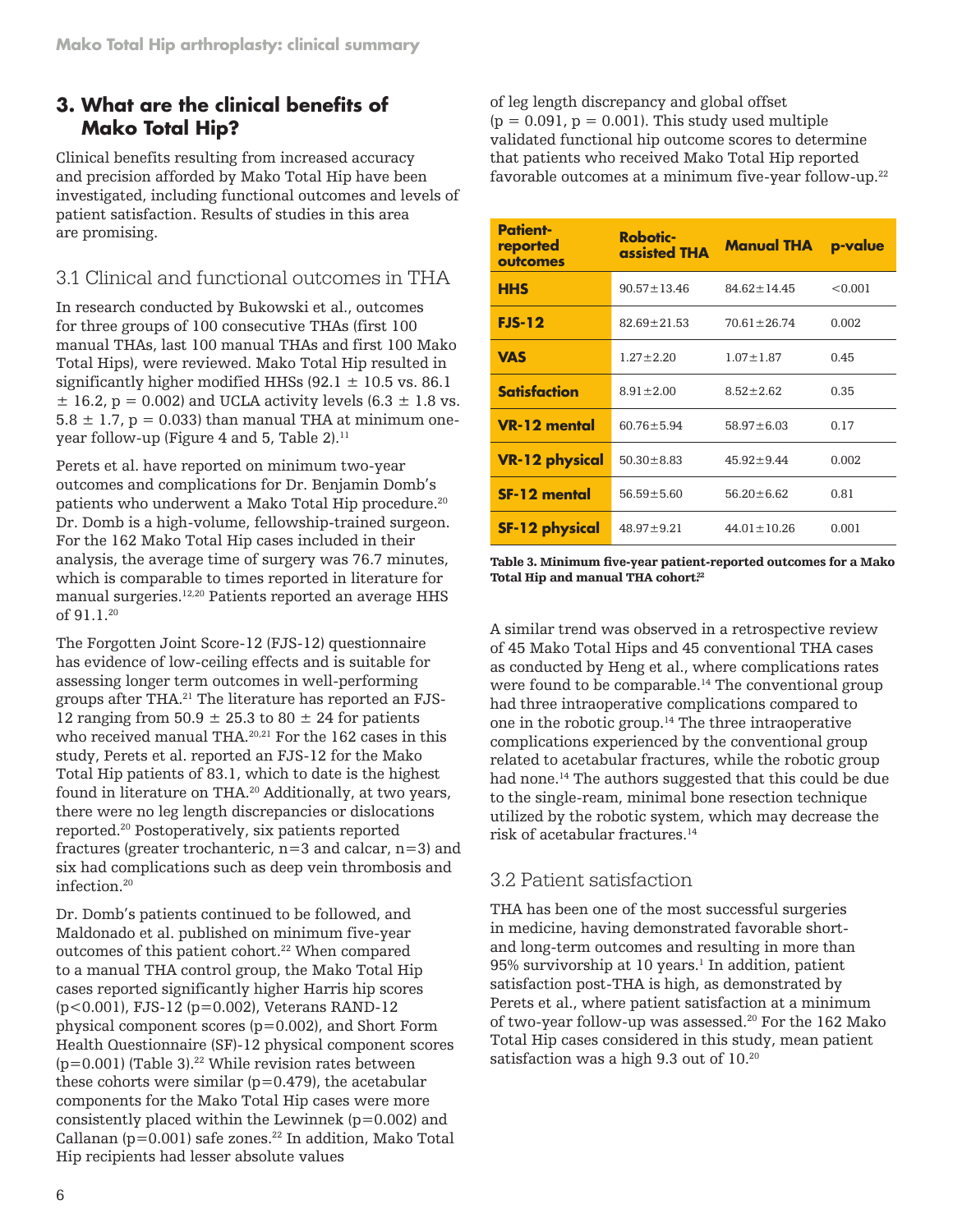#### 3.3 Patient recovery

When exploring a patient's road to recovery, their length of stay in hospital after surgery is a key factor to consider. Heng et al. retrospectively compared the length of stay of 45 patients who underwent Mako Total Hip against those who received conventional THA  $(n=45)$ .<sup>14</sup> They reported similar results in both groups, however once the patients who required inpatient rehabilitation were excluded, the robotic group had a shorter hospital stay (4.22 days vs. 5.93).<sup>14</sup>

This finding was further validated by another study conducted by Banchetti et al., who retrospectively analyzed 107 patients at 24-months follow-up (Mako Total Hip,  $n= 56$ ; standard technique THA,  $n=51$ ).<sup>23</sup> They found a significant difference in the length of hospital stay, defined by number of days hospitalized, between the Mako group  $(M=5.14. SD=1.98)$  and the standard group  $(M=8.11, SD=1.64).^{23}$ 

Overall, early data from these studies suggests that patients who undergo Mako Total Hip may be able, on average, to return home sooner after surgery than those who undergo conventional THA. This may pose a great advantage for the patients' well-being and offer financial benefits to healthcare institutions, since a reduction in length of hospitalization has the potential to reduce economic burden to hospitals.<sup>23</sup> Furthermore, these findings have the potential to offer financial benefits to healthcare institutions since a reduction in the length of stay post–Mako Total Hip surgery potentially reduces the economic burden to hospitals. This is a key area being investigated by various surgeons worldwide.

#### 3.4 Role of Mako in complex cases

Chai et al. carried out a case study that included three complex cases with hip dysplasia, ankylosing spondylolysis and post-traumatic arthritis, respectively.<sup>24</sup> In all three cases, the Mako System was utilized to help accurately implement the surgical plan.<sup>24</sup> Since there was an absence of conventional bony landmarks, the preoperative CT scan in these cases was instrumental in planning.24 The hip dysplasia patient reported at three months postoperatively that they were able to walk without assistance, had no hip pain and were satisfied with their leg lengths.<sup>24</sup> The patient with ankylosing spondylolysis reported no hip pain and was able to walk with a walking frame at three months postoperatively.<sup>24</sup> The patient with post-traumatic arthritis reported no hip pain and was able to walk without assistance at three months postoperatively.<sup>24</sup> According to this study, the planning and accuracy of execution in Mako Total Hip allowed the surgeon to give the patients excellent reconstruction of their hip joints which substantially enhanced their quality of life. The authors went on to say that Mako Total Hip surgery may be considered

for complex THA cases in order to achieve the desired accuracy of the reconstruction, especially in the absence of conventional bony landmarks.24

# **4. Cost-effectiveness**

#### 4.0 Is Mako Total Hip cost effective?

In assessing the potential effects of Mako Total Hip on costs to private payers and Medicare, Maldonado and colleagues created a Markov model to compare the costs of RATHA and manual THA (MTHA).<sup>25</sup> The model considered the cost of postoperative events such as infection, dislocation and revisions.25 Using clinical data from 555 patients and comparing it with literature, the model simulated the outcomes and cumulative costs over five years.25 Cost estimates were taken from the Medicare Standard Analytical Files and a modifier was used to estimate private payer costs.25 The model showed that Mako Total Hip was cost saving compared to manual THA for Medicare (\$14,228 vs. \$15,313) and private pay (\$23,816 vs. \$25,633).<sup>25</sup>

A separate Medicare analysis of the 90-day episode of care (EOC) of 938 RATHAs propensity matched to 4,670 MTHAs found that RATHA patients were less likely to have post-index inpatient rehabilitation (IPR) or skilled nursing facility (SNF) admissions (0.64% vs. 2.68%; p<0.0001 and 20.79% vs. 24.99%; p=0.0041, respectively).26 RATHA patients used fewer days in postindex inpatient and SNF care  $(7.15 \text{ vs. } 7.91; \text{ p} = 0.8029)$ and 17.98 vs. 19.64; p=0.5080, respectively) and used fewer home health aide (HHA) visits, (14.06 vs. 15.00; p=0.0006) compared to MTHA. RATHA had lower 90 day EOC costs for: IPR (\$11,490 vs. \$14,674; p=0.0470), SNF (\$9,184 vs. \$10,408, p=0.0598) and HHA (\$3,352 vs.  $$3,496$ ; p=0.0133) compared to MTHA.<sup>26</sup> Overall, RATHA patients had 12% (\$948) lower average post-index costs compared to MTHA patients  $(p=0.0004).^{26}$  Total 90-day episode-of-care costs for RATHA patients were found to be \$785 less than those of MTHA patients (\$19,734 vs.  $$20,519, p=0.0095$ .<sup>26</sup>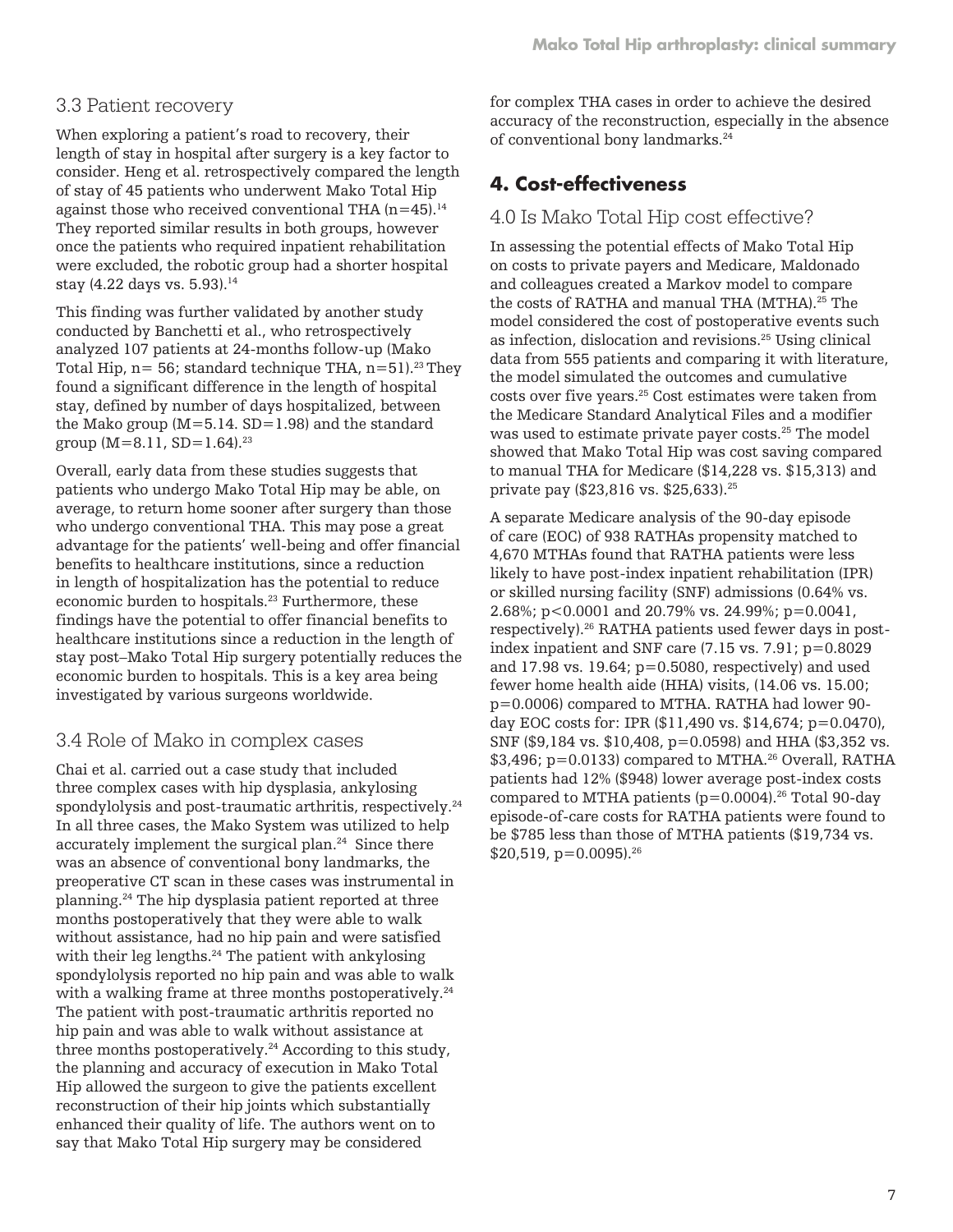# **5. Conclusions**

Mako Total Hip offers the potential for surgeons to achieve component placement and alignment accuracy, as well as to enhance clinical outcomes.4-14,20-21,23 Patients have reported tangible benefits of Mako Robotic-Arm Assisted Surgery, including treatment satisfaction and return to activities of daily living.<sup>11,22</sup> Surgeons are



Figure 4. Statistically higher modified HHS were shown for Mako Total Hip patients.<sup>11</sup>

empowered to achieve their target preoperative plans with precision. Ultimately, the benefits of Mako Robotic-Arm Assisted Total Hip arthroplasty may be experienced by all key players – patients, surgeons and health systems.



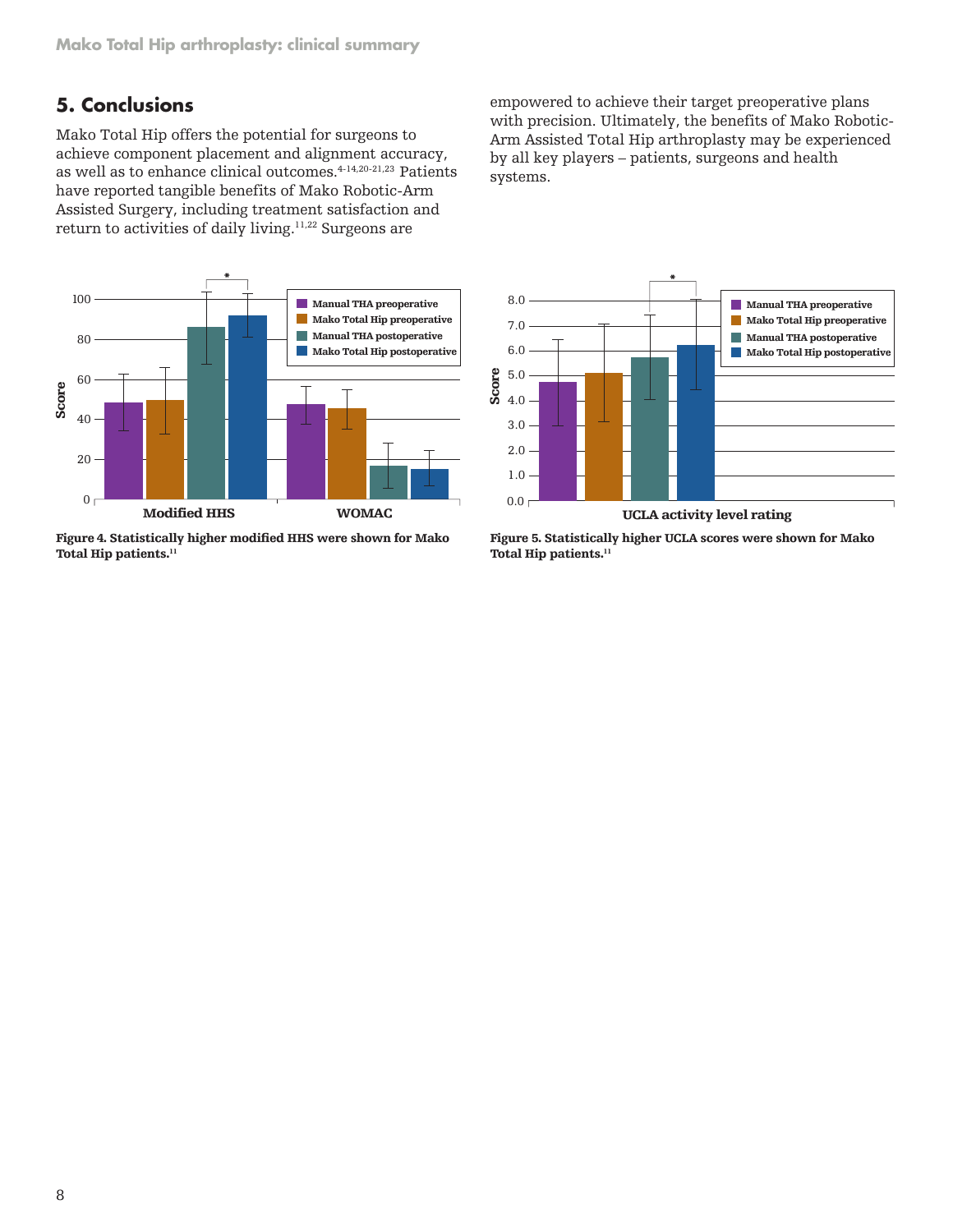**Mako Total Hip arthroplasty: clinical summary**

# **Notes**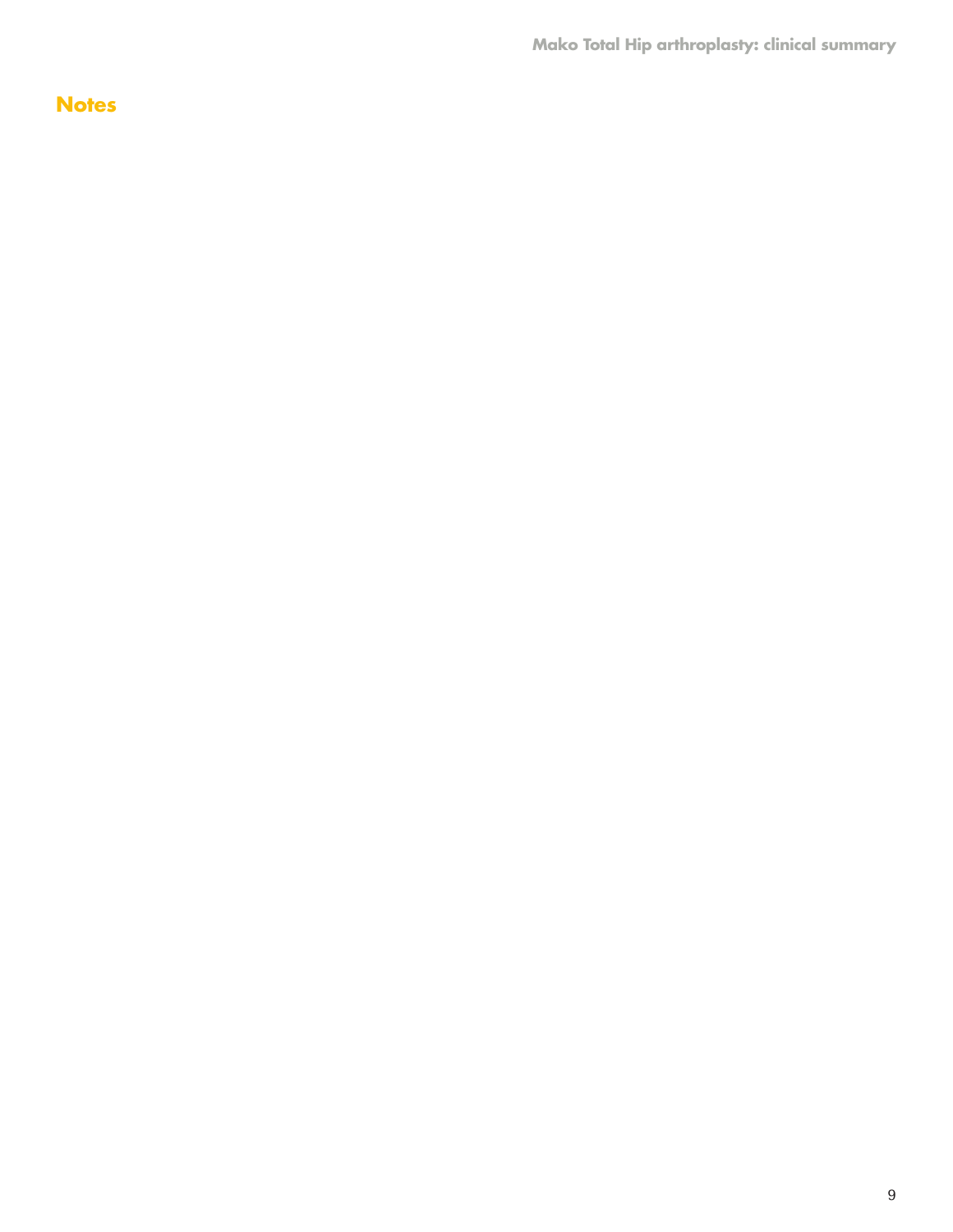**Mako Total Hip arthroplasty: clinical summary**

# **Notes**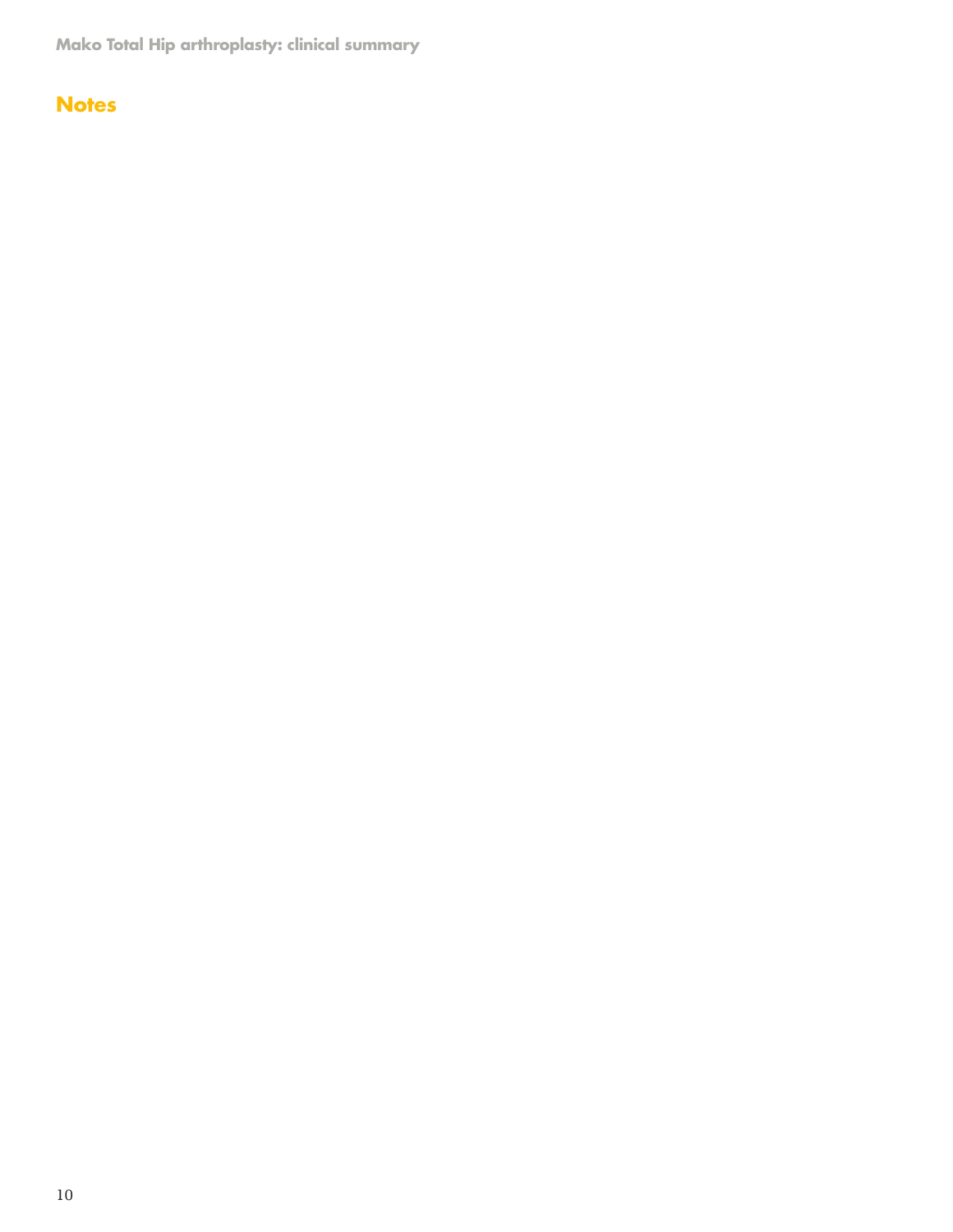**Mako Total Hip arthroplasty: clinical summary**

# **Notes**